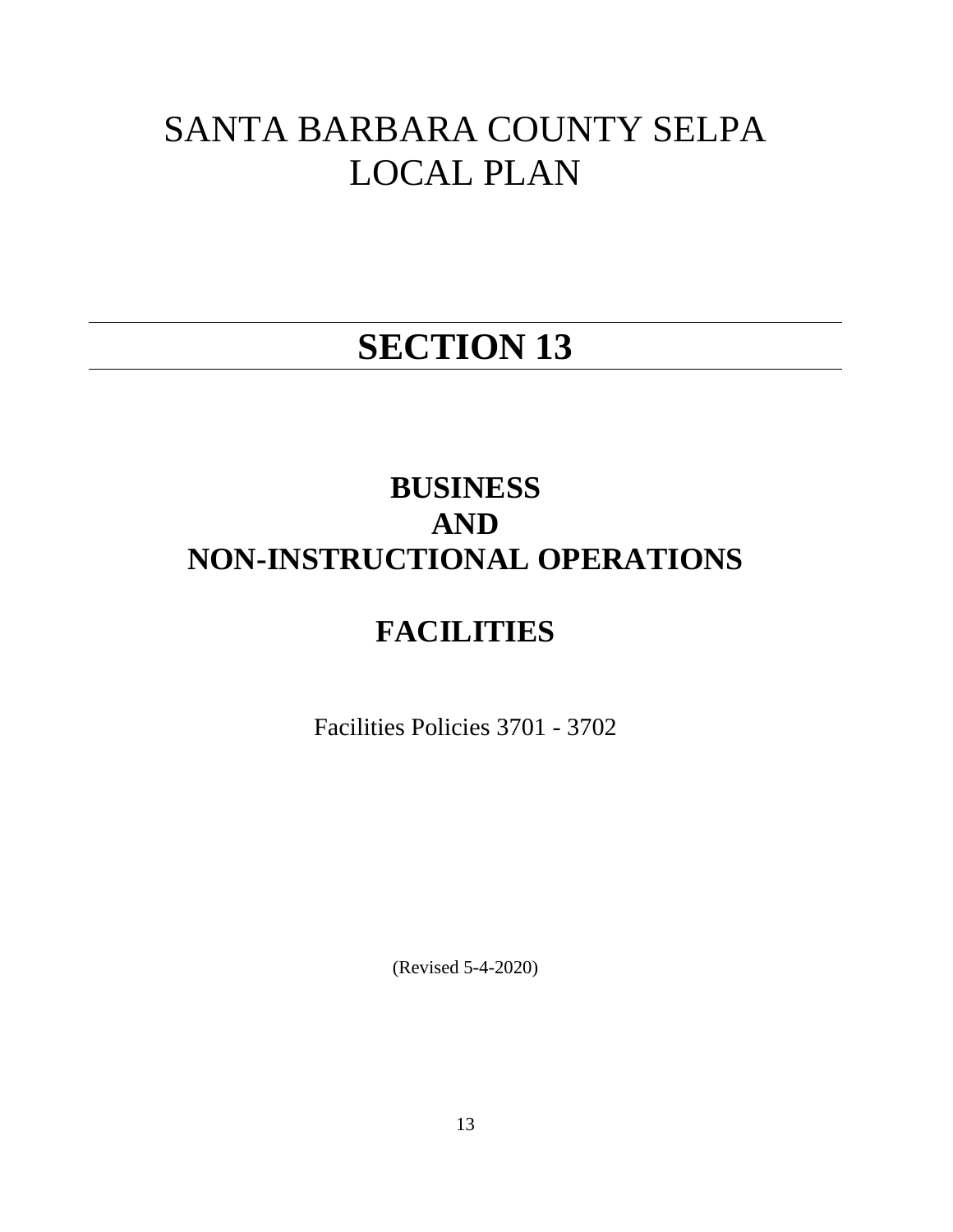#### 3000 BUSINESS AND NON-INSTRUCTIONAL OPERATIONS

#### 3700 FACILITIES

3701 Facilities Plan for Housing Regional Special Education Programs

The districts that comprise the Santa Barbara County SELPA (SBCSELPA) are committed to the provision of special education services to all individuals with exceptional needs in the least restrictive environment as required by State and Federal law. Accordingly, the Facilities Plan described below for housing special education special day class regional programs is intended to foster the following principles:

- enhance special education students' ability to mainstream with age appropriate peers
- provide opportunities for special education students to participate in school and community activities
- assure that special education students receive the services specified in their IEPs in classrooms located as close to home as possible

Each school district accepts the ultimate responsibility for providing classroom space for all special education students who attend district-operated special education programs. The classroom needs of all students, both general and special education, shall be considered in all decisions regarding the allocation of classroom space.

The over representation of special education classes on an individual school site will be avoided. Classrooms serving special education students should be placed on school sites in locations that promote natural opportunities for students with disabilities to participate with chronologically age-appropriate, non-disabled peers in academic, non-academic and extra-curricular activities to the maximum extent appropriate to the needs of both the special and general education students.

In addition to its responsibility to provide classroom space for special education students who reside in the district and who are enrolled in special education programs operated by the district, those districts who are served by Regional Programs will pay a portion of the cost of the classroom within the PAYGO system within the Funding Model. The calculation of the classroom costs is outlined below,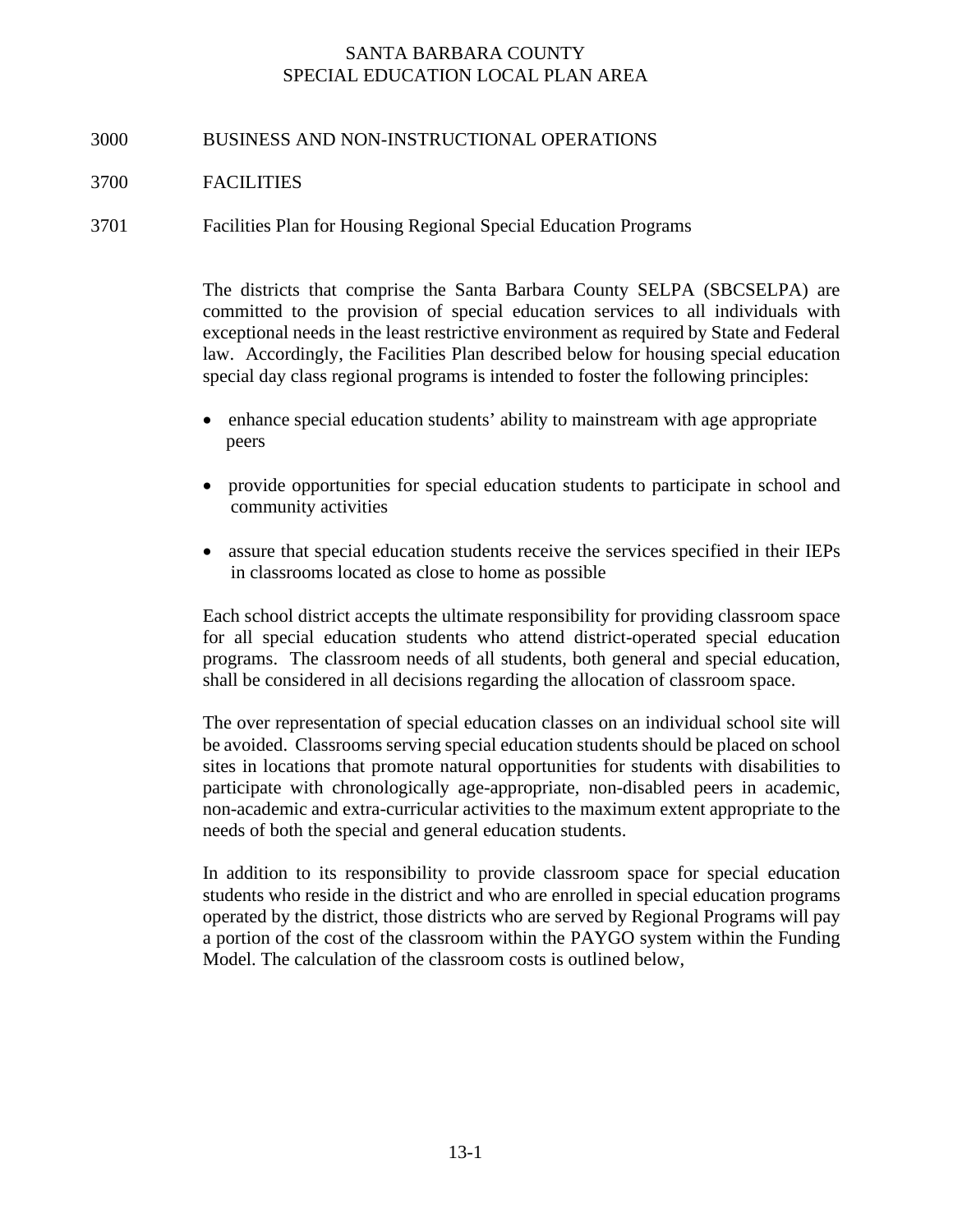#### 3000 BUSINESS AND NON-INSTRUCTIONAL OPERATIONS

#### 3700 FACILITIES

3701 Facilities Plan for Housing Regional Special Education Programs *(Continued*)

#### **Calculation of Regional Housing Expenses**

The total number of regional classroom stations needed SBCSELPA-wide shall consist of the total number of non-itinerant regional special day classes operated on public school sites, and off campus locations including the CCS MTUs, therapy rooms, SBCSELPA and the County Education Office regional office space, and infant/preschool programs. Office space for district-operated itinerant regional program staff shall also be included in the total regional housing calculation. Each district itinerant regional FTE shall generate housing credit calculated as either the ratio of the actual space provided per FTE compared to a 960 square foot classroom station or .20 of a housing credit per FTE, whichever is less.

Regional housing costs shall include the total annual rental, lease, or lease purchase costs for County portables, district portables leased to provide space for regional classes, and district classrooms.

The SBCSELPA shall be responsible for calculating the per classroom cost. The funding for regional class housing shall be collected and distributed by the SBCSELPA office within the funding model.

An average per classroom cost for Regional Program Classrooms will be calculated and paid as follows:

### **I. Annual Rental Costs, Maintenance, Custodial and Utilities Costs will be collected by SBCSELPA.**

Each district housing Regional Programs on their campuses will submit to SBCSELPA the annual maintenance and custodial costs per classroom using the prior year Unaudited Actuals, Indirect Cost Rate Worksheet, Section B – Base Costs, Line 8. From this figure, total utilities costs (Expenditures by Object, line 5500, Operations and Housekeeping) are deducted. Divide the remainder, after the utilities costs have been deducted, by the total number of classroom units in the district (Indirect Cost Rate Worksheet, Part 1 – Classroom Units, line C) not including County portables.

100% of the average SBCSELPA-wide cost of rent and utilities and 75% of the average public school site maintenance and custodial services will be used as a per classroom cost.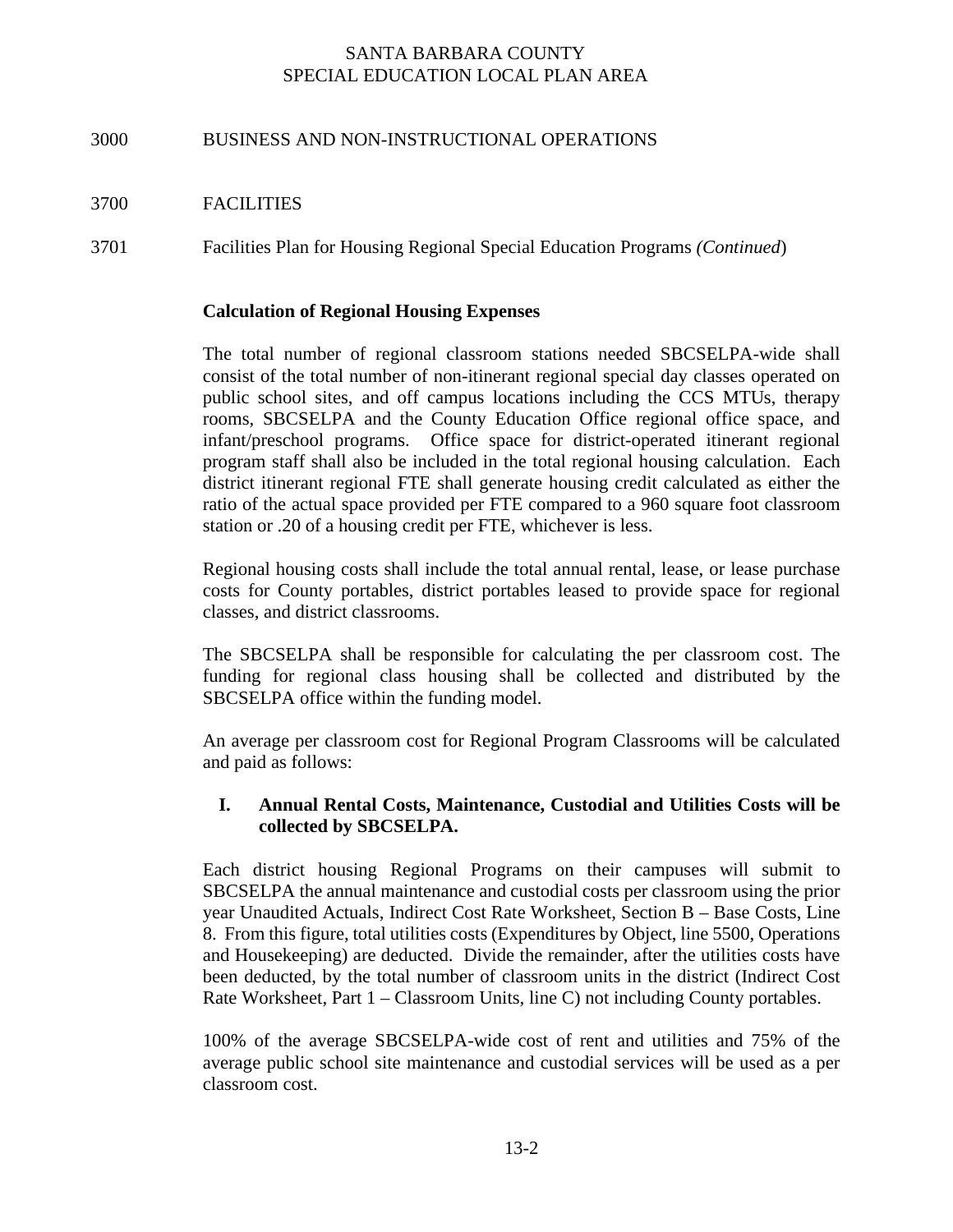### 3000 BUSINESS AND NON-INSTRUCTIONAL OPERATIONS

#### 3700 FACILITIES

3701 Facilities Plan for Housing Regional Special Education Programs *(Continued*)

#### **II. Payment**

The per classroom cost will be included in the Regional Program expenses for each class room and paid by the districts of residence served by the program through the PAYGO system within the funding model.

#### **III. Credit**

Districts will receive per classroom credit for each Regional class housed on their campus.

#### **IV. In addition to the Regional Program costs, the following housing costs shall be paid off the top of AB602 Funding:**

- Santa Barbara County SELPA
- Classroom space provided by a district to house a CCS Medical Therapy Unit (in 960 square foot increments) or other therapy programs.
- Santa Barbara County Related Service Staff (i.e. Special Education Technician)
- Santa Barbara County Education Office Audiologist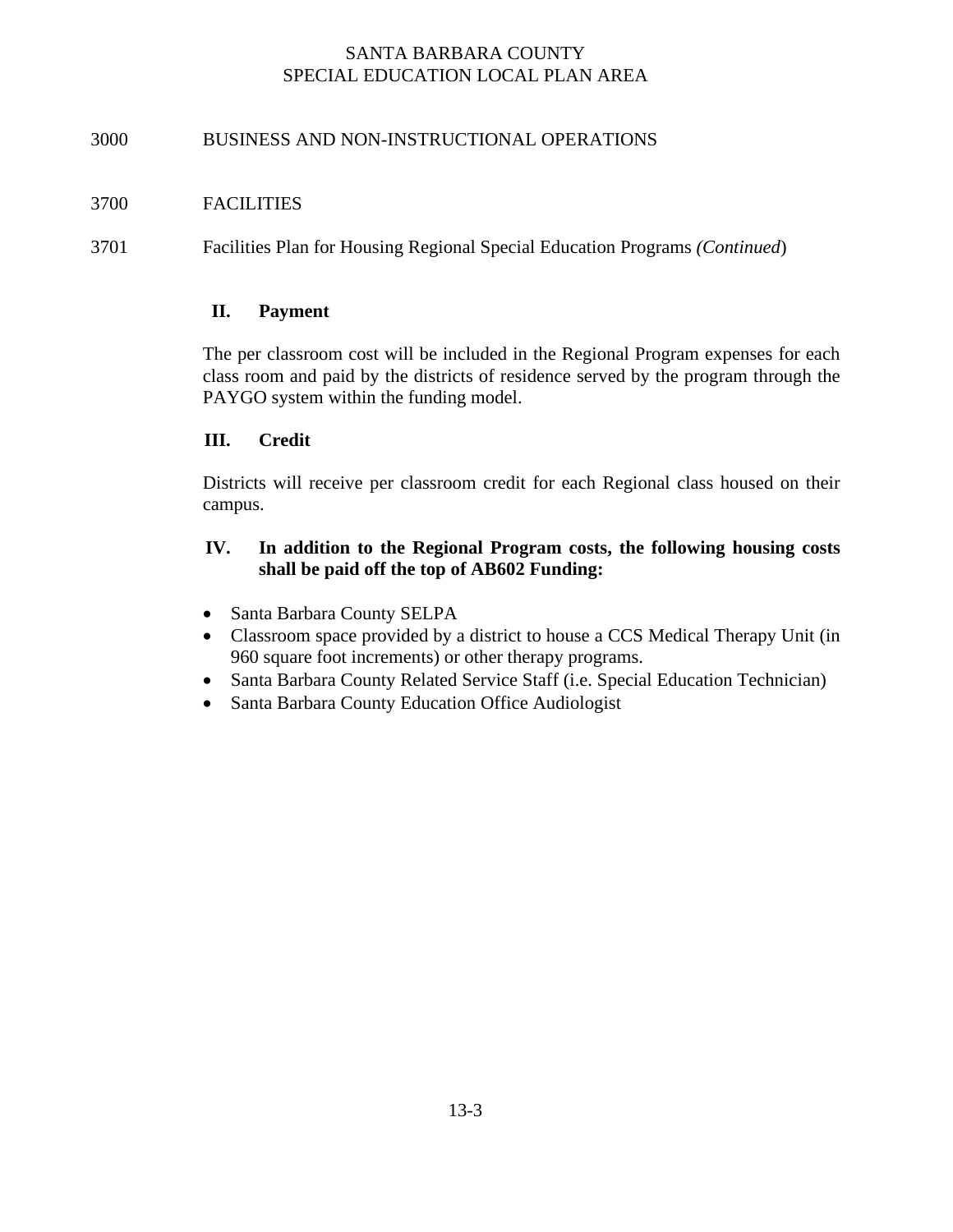#### 3000 BUSINESS AND NON-INSTRUCTIONAL OPERATIONS

#### 3700 FACILITIES

3701 Facilities Plan for Housing Regional Special Education Programs (*Continued*)

Contracts for classroom space shall be for a specific classroom and shall be for a minimum of three years. Termination of contracts prior to their expiration date shall be by mutual consent of the District and the program operator. By September 1 of each year, districts shall notify the SBCSELPA and the operators of regional programs housed on their sites of their desire to reclaim classroom space for the following school year by not renewing expiring contracts for classrooms currently used for regional programs. Negotiations between operators of programs and districts for new contracts or other arrangements to provide classroom space shall be completed by May 1 of each year. Districts desiring to take over the provision of housing for an existing regional class shall take whatever steps are necessary to assure that the regional classroom, or an adequate alternative space, is ready for occupancy as of the start of the new school year.

#### **Identification of Location for New Regional Classes**

All requests to house regional classes at community based sites shall be reviewed by the SBCSELPA Executive Director and approved by the JPA Board. The SBCSELPA Executive Director may consult with special education administrators and business officials from local education agencies (LEAs) in SBCSELPA as needed, to seek input regarding such requests.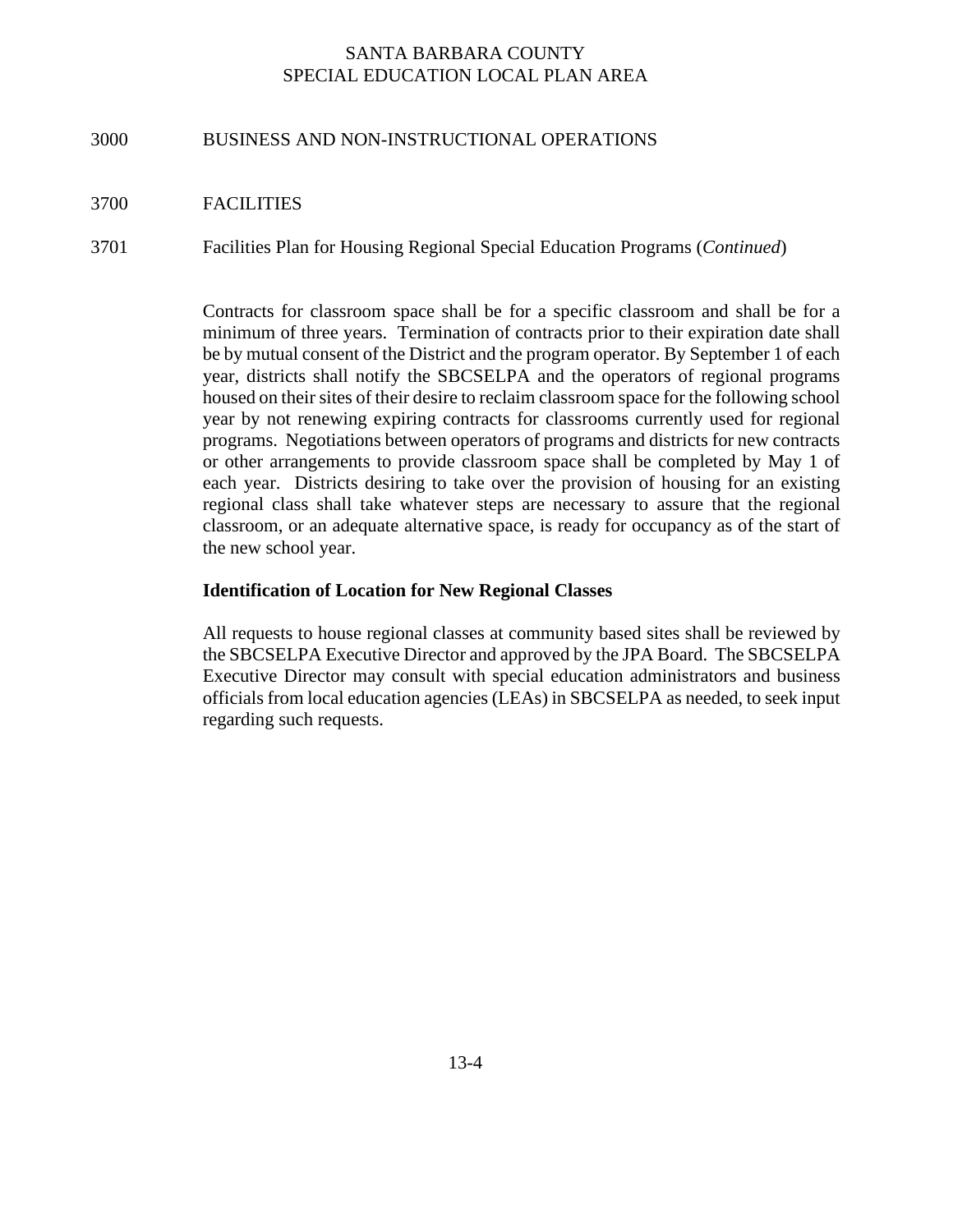#### 3000 BUSINESS AND NON-INSTRUCTIONAL OPERATIONS

#### 3700 FACILITIES

#### 3701 Facilities Plan for Housing Regional Special Education Programs (*Continued*)

In cases where no school district within a given geographic region volunteers to house a new regional class, the SBCSELPA Executive Director shall recommend to the JPA Board whether classroom space on a public school campus is required. The SBCSELPA Executive Director may consult with special education administrators and business officials from local education agencies (LEAs) in SBCSELPA, as needed, to seek input regarding such requests.

When a new regional class is to be opened within the SBCSELPA and a portable building is to be used to house the class, the site preparation costs shall be borne by the entity that will operate the regional program and charged as part of the regional program housing costs.

#### **Responsibility for Regional Class Housing Costs**

The local education agencies within the SBCSELPA shall seek the most cost effective alternatives for the provision of housing for students enrolled in regional programs.

Regional housing costs shall include the total annual rental, lease, or lease purchase costs for County portables, district portables leased to provide space for regional classes, district classrooms made available in excess of a district's required share of public school site classroom space, the costs of maintenance and custodial services, and utilities (excluding phone) as described below.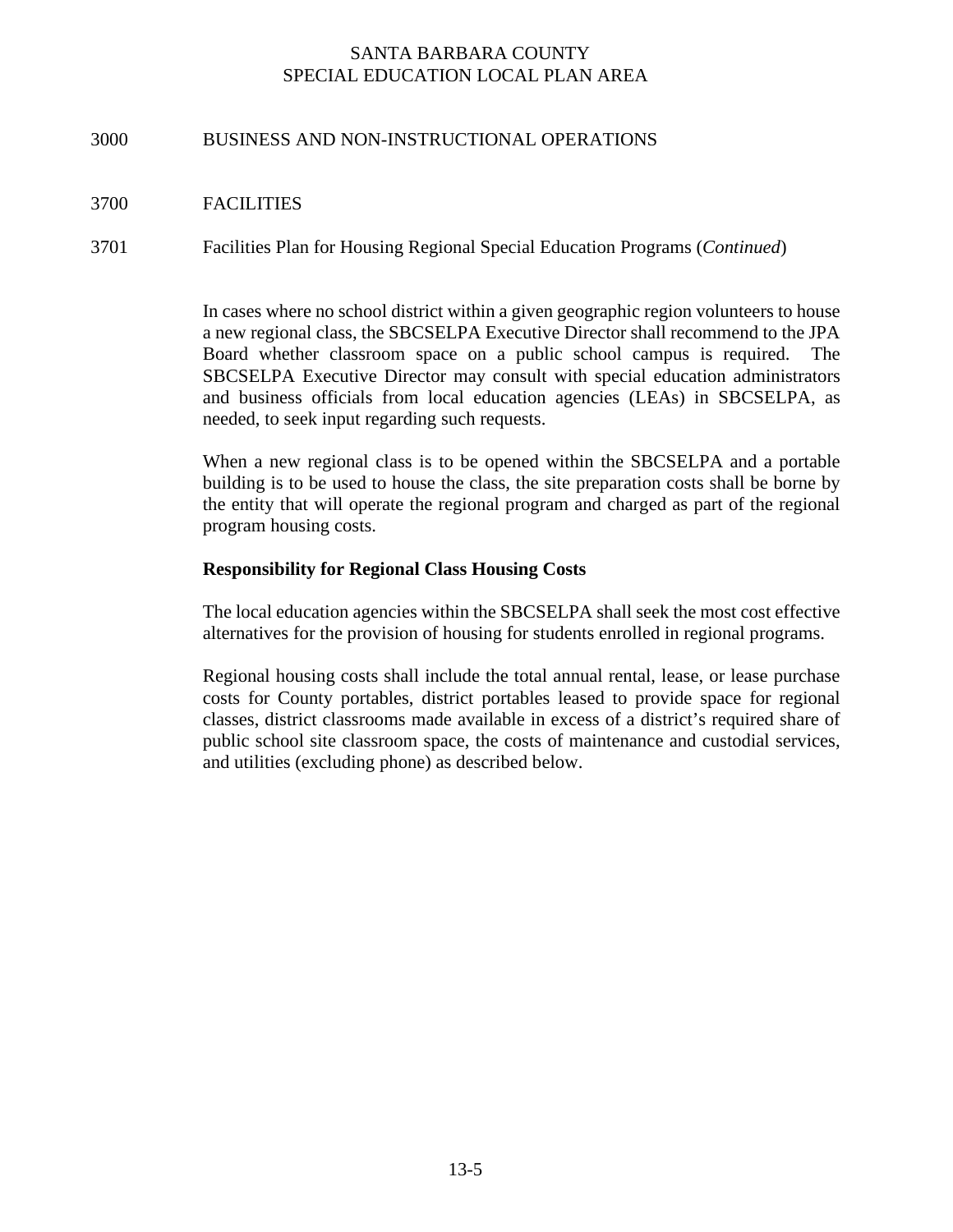#### 3000 BUSINESS AND NON-INSTRUCTIONAL OPERATIONS

#### 3700 FACILITIES

#### 3701 Facilities Plan for Housing Regional Special Education Programs (*Continued*)

The County Office and local school districts are encouraged to enter into lease purchase agreements for new portables housing regional classes rather than long term lease agreements in order to reduce the total cost of housing regional programs. When the SBCSELPA regional housing funding process is used to reimburse a district for the purchase of a portable to house a regional program, the reimbursement shall be prorated over time at a rate comparable to an annual lease rate. Under such circumstances, the district shall agree to allow the use of that portable or, with JPA Board approval, an alternative classroom, for housing a regional program for the full life of the portable building.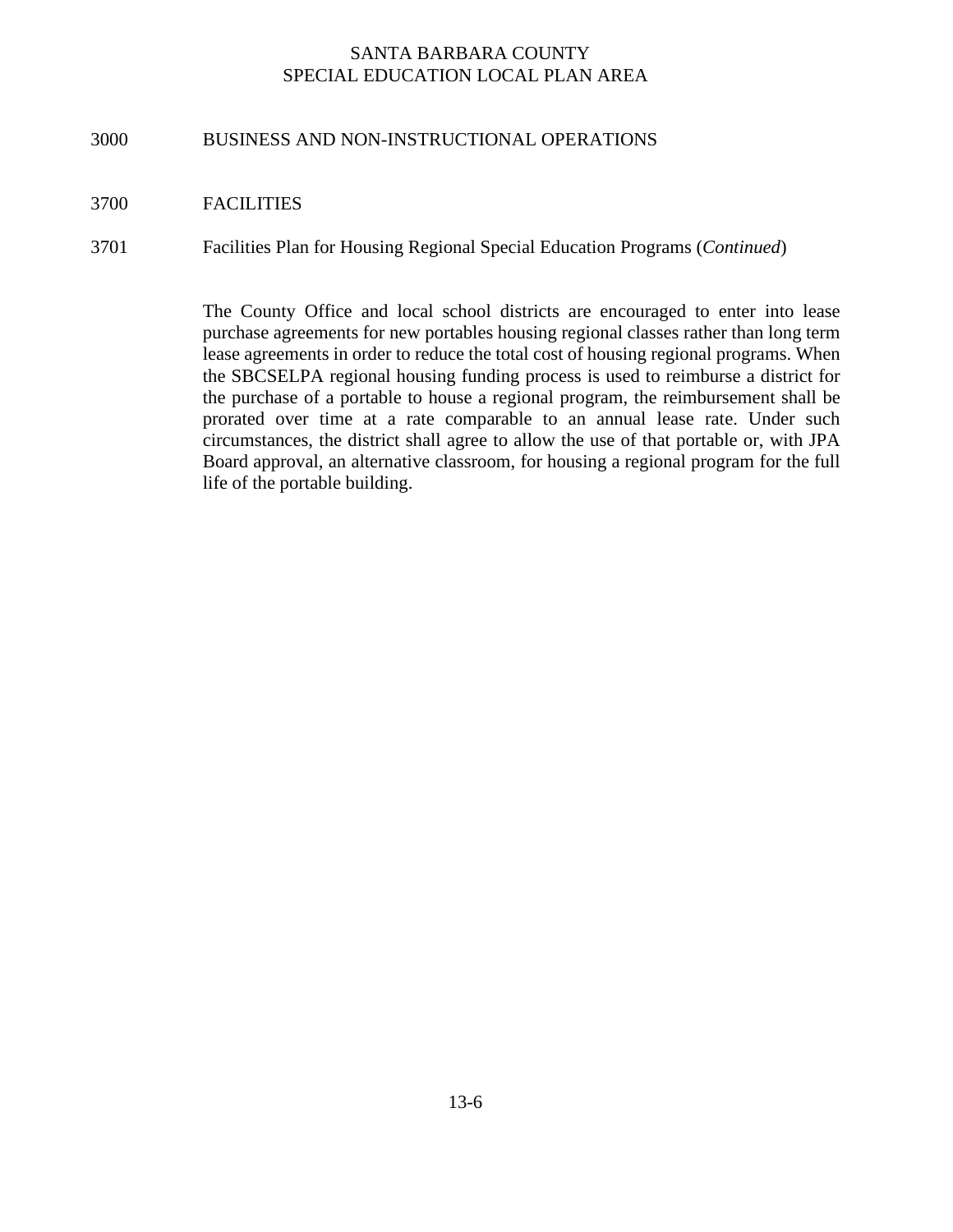#### 3000 BUSINESS AND NON-INSTRUCTIONAL OPERATIONS

#### 3700 FACILITIES

3701 Facilities Plan for Housing Regional Special Education Programs *(Continued*)

When a district provides housing for a regional program(s), in exchange for receiving a housing credit, the district shall comply with the following conditions:

- 1. The district will include regional special day class program classroom(s) and office space when making campus-wide improvements to the school site, (i.e., wiring/technology upgrades, sinks in classroom, etc.).
- 2. The district shall be responsible for providing routine maintenance to regional special day class program classroom(s) and office space that are not considered major construction or deferred maintenance, (i.e., addition of an electrical socket, minor alterations, minor plumbing, etc. All other building modifications, repairs, and replacements shall be taken to the SBCSELPA Executive Director for review and for preliminary approval for funding, and then to the JPA Board for final approval.
- 3. The district will provide all regional special day class program classroom(s) for students with severe/profound disabilities with a sink with hot running water (as required by state health code) and accessible bathrooms. The district may request funding for the addition of sinks with hot running water and accessible restrooms. This request shall be taken to the SBCSELPA Executive Director for review and for preliminary approval for funding, and then to the JPA Board for final approval.
- 4. It is the responsibility of the district to provide regional special day class program classroom(s) and office space the required annual and ongoing maintenance to ensure a safe and healthy environment. The district shall be responsible for annual preparation and maintenance of regional program classroom(s) for occupancy to include: shampooing of the carpets or replacement if needed, cleaning/disinfecting, painting if needed, and other general repairs. If the classroom carpets in a County-owned portable require replacement, the district shall bring this to the SBCSELPA Executive Director for review and for preliminary approval for funding, and then to the JPA Board for final approval. With approval, as noted above, carpets may be replaced before the date of the deferred maintenance schedule for health and safety reasons.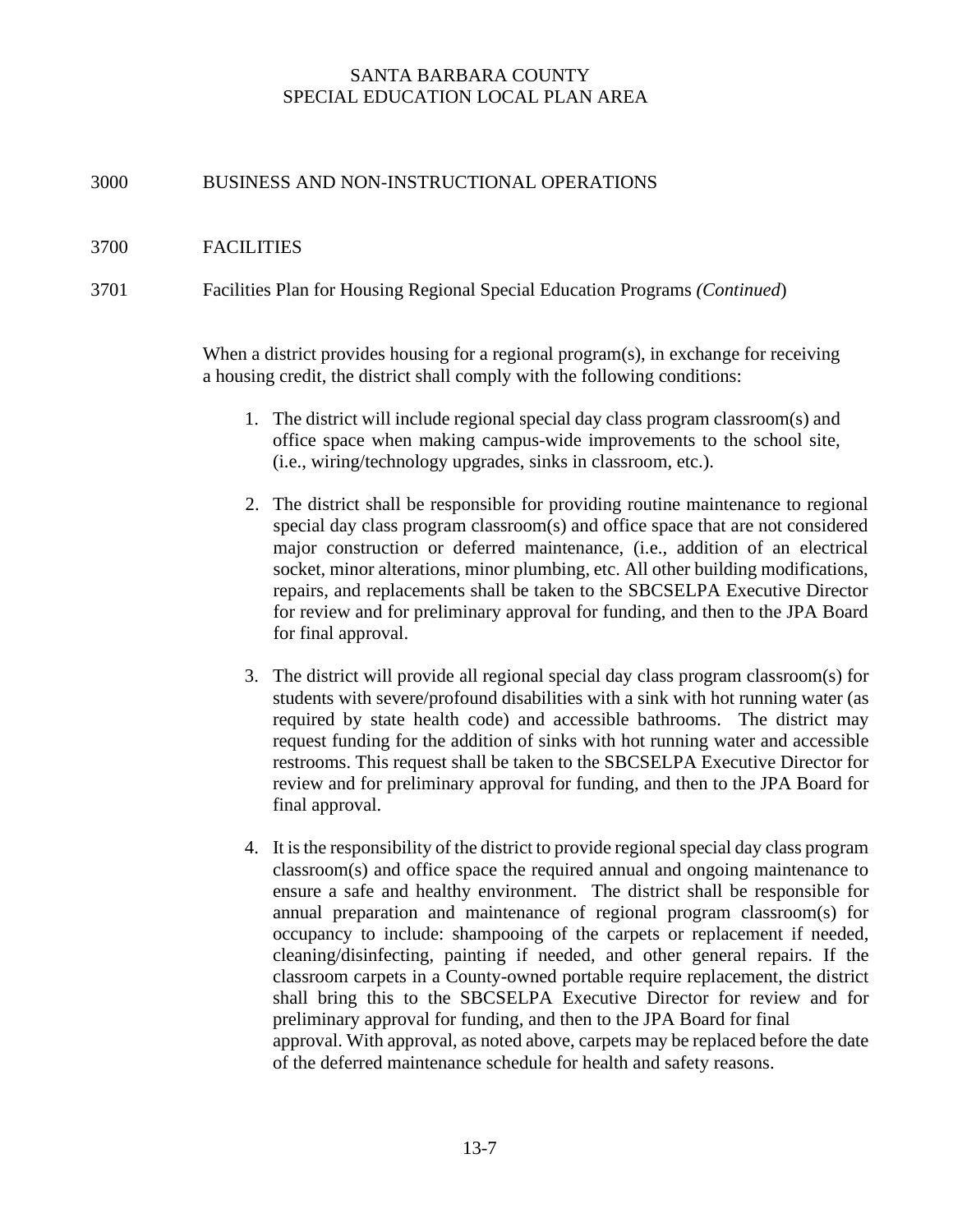### 3000 BUSINESS AND NON-INSTRUCTIONAL OPERATIONS

#### 3700 FACILITIES

3701 Facilities Plan for Housing Regional Special Education Programs (*Continued*)

#### **Responsibility for Deferred Maintenance Costs**

Districts shall be responsible for the deferred maintenance costs of district-owned or district-leased buildings that house regional programs on their school sites.

The deferred maintenance costs of County-owned and/or County-leased portables housing regional programs (including trades of County portables for district classrooms) shall be a shared expense. Each year funds shall be set aside in the SBCSELPA Budget for payment of JPA Board-approved deferred maintenance projects based upon district and County Education Office submission of five-year deferred maintenance plans involving County portables. These plans shall be updated on an annual basis.

Deferred maintenance projects are specifically defined in the Education Code and are generally considered major renovations to existing buildings or land improvements. Districts shall apply the same timelines, standards and criteria for deferred maintenance upgrades for County portables housing regional programs as for their own district facilities.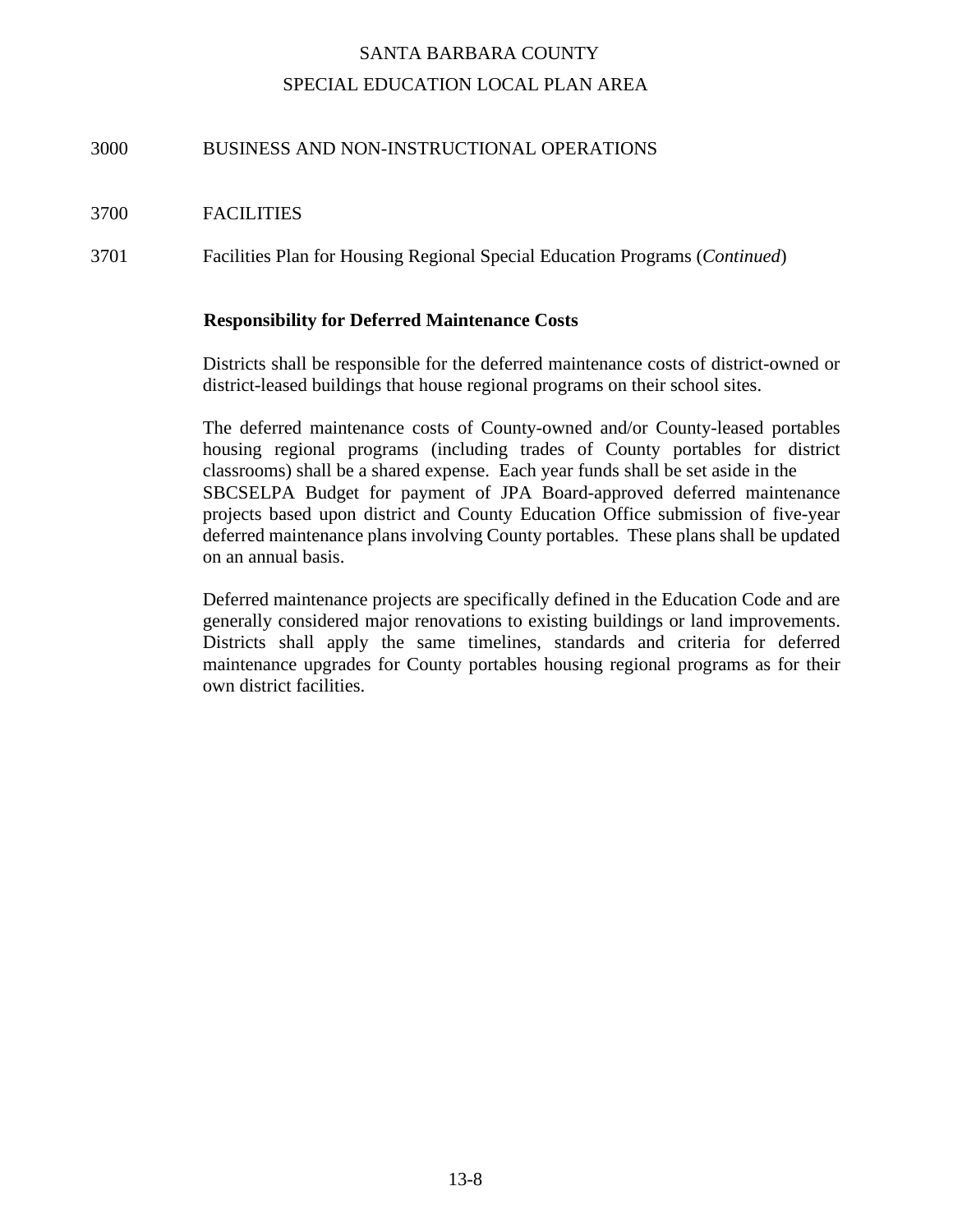#### 3000 BUSINESS AND NON-INSTRUCTIONAL OPERATIONS

#### 3700 FACILITIES

#### 3701 Facilities Plan for Housing Regional Special Education Programs (*Continued*)

Prior to the commencement of deferred maintenance projects involving County portables, the SBCSELPA Executive Director shall review and make recommendations to the JPA Board for shared funding for such projects. The cost of deferred maintenance of County portables housing regional programs shall be borne by the district where the portable is housed in the year the expenses are incurred. Such costs shall be reimbursed by the SBCSELPA upon submission of invoices for previously Board-approved projects. The SBCSELPA Executive Director may consult with special education administrators and business officials from local education agencies (LEAs) in SBCSELPA, as needed, to seek input regarding such requests.

If additional necessary deferred maintenance repairs are discovered in the course of a JPA authorized deferred maintenance project involving a County-owned or leased portable, work on the project shall be stopped immediately pending approval of the additional costs of the project by the JPA Board. In the event that a quorum of the JPA Board is not available to approve unanticipated deferred maintenance costs, the board delegates authority to the SBCSELPA Executive Director in consultation with the JPA Board President to approve such additional costs. Reimbursement for the additional work will be provided upon review by the SBCSELPA Executive Director and JPA Board approval/ratification of the additional expense. Districts that proceed with completion of additional deferred maintenance work prior to JPA Board approval, as specified above, do so at the risk of the additional costs of the project not being reimbursed.

#### **Moving Costs**

If a district requests that a regional class or a County portable or a district owned portable housing a regional class be moved from one of its sites and this relocation is approved by the JPA Board, the district requesting the move is responsible for the costs of moving the portable and/or the classroom equipment to the new site.

If a district chooses to move a County or district owned portable to a new location within the district's boundaries, in addition to being responsible for the costs of moving the portable and classroom equipment to the new site, the district is also responsible for the costs of site preparation for the portable.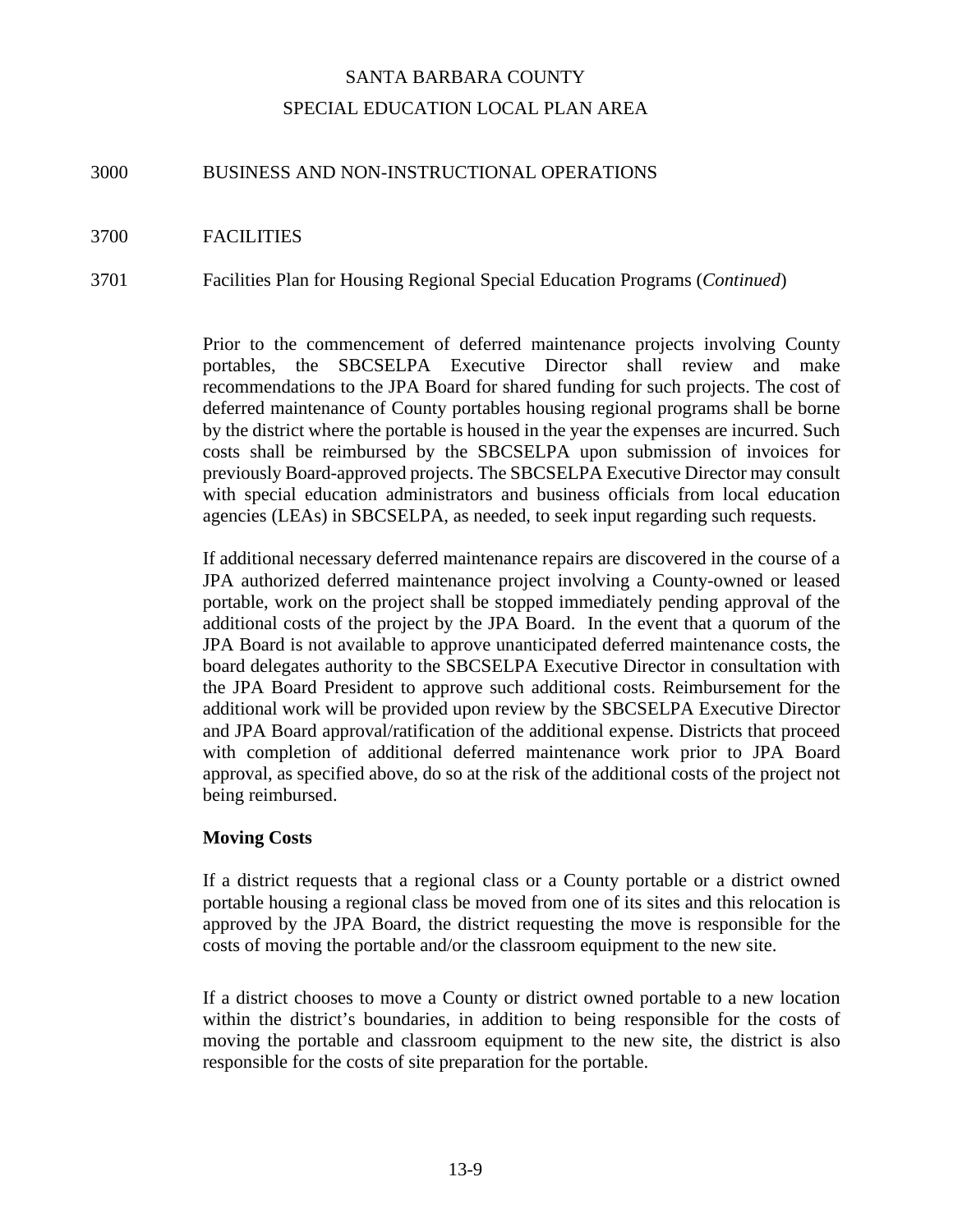### 3000 BUSINESS AND NON-INSTRUCTIONAL OPERATIONS

#### 3700 FACILITIES

#### 3701 Facilities Plan for Housing Regional Special Education Programs (*Continued*)

If a district wishes to remove a County-leased portable housing a regional program from one of its sites and provide district classroom space instead to house the regional program, the district shall be responsible for any costs associated with meeting the requirements of the state's punch list. The district shall also be responsible for costs associated with removal of the portable from its site.

If a district wishes to remove a County-owned portable housing a regional program from one of its sites and provide district classroom space instead to house the regional program and the County has no need for the portable, the County will transfer ownership of the portable to the district. The district will be responsible to pay any costs associated with moving the portable from the district upon its sale. Excess funds remaining from the sale of the portable after the reimbursement to the district for any costs associated with moving the portable from the district for the sale shall be used to help offset regional housing costs SBCSELPA-wide.

If the JPA Board approves a district's request to move a regional class and/or regional class portable to another district, the costs of site preparation for a necessary portable building at the new location shall be a shared expense of all districts within the SBCSELPA.

If the JPA Board approves a regional operator's request to move a regional class and/or regional class portable in order to assure program operation in the least restrictive age appropriate environment or assure the availability of a full continuum

of program options throughout the SBCSELPA, the costs of moving the portable and/or classroom equipment to the new site shall be a shared expense of all districts within the SBCSELPA. Under the specific circumstances outlined in this paragraph, the costs of any necessary building modifications at the new regional class site shall also be a shared expense.

A district shall not be required to house a new class for the upcoming school year unless it has been given a minimum of six months' notice.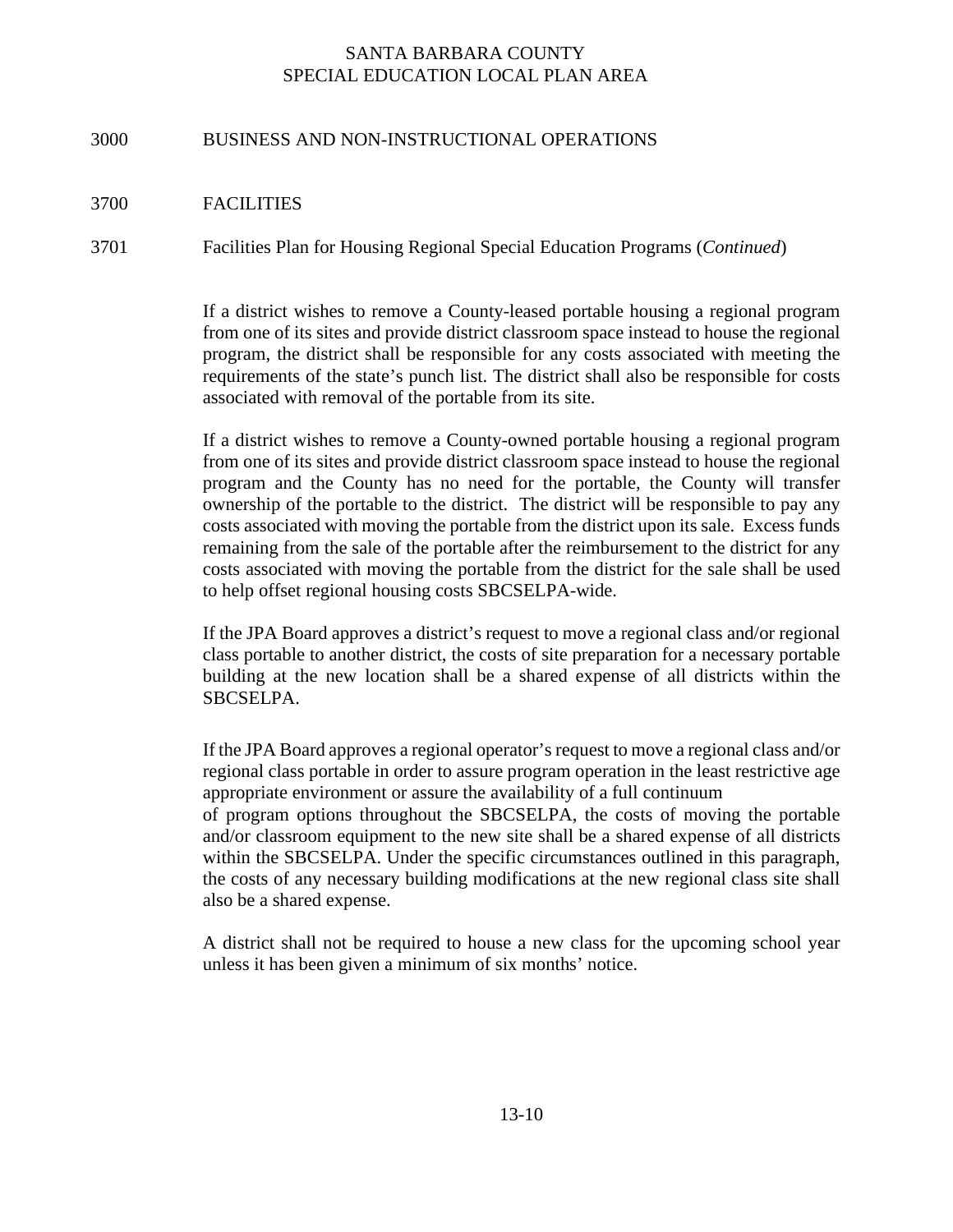#### 3000 BUSINESS AND NON-INSTRUCTIONAL OPERATIONS

#### 3700 FACILITIES

#### 3701 Facilities Plan for Housing Regional Special Education Programs (*Continued*)

If the JPA Board approves the opening of a new regional class on a public school site for the upcoming school year after the March 1 cut off date, adjustments in the distribution of regional housing costs among the districts will be included in a prior year adjustment calculation. This calculation will become part of the regional housing expenses for the year following that in which the new regional class first opened. The housing costs of regional classes opened on public school sites after the start of the school year shall be prorated as appropriate.

If the JPA Board approves the opening of a new regional class on an off campus location after the March 1 cut off date, the total off-campus regional class expenses for the SBCSELPA will be recalculated, with districts being billed for the additional regional housing costs based upon the ADA count for the school year prior to that in which the new off campus class first opened.

#### **Waiver of Policy Requirements**

The JPA Board may approve a waiver of the requirement that a given district participate in the provision of facilities for regional classes where it is determined that the location of the district renders it inappropriate to be used as the site for regional class placement.

#### **Dispute Resolution**

Should a dispute arise between any of the SBCSELPA participants that relates to implementation of this Facilities Plan, the parties agree to meet in good faith to resolve the dispute. In the event the parties are unable to reach a mutually acceptable agreement, the matter shall be resolved using the dispute resolution procedures outlined in the SBCSELPA Local Plan.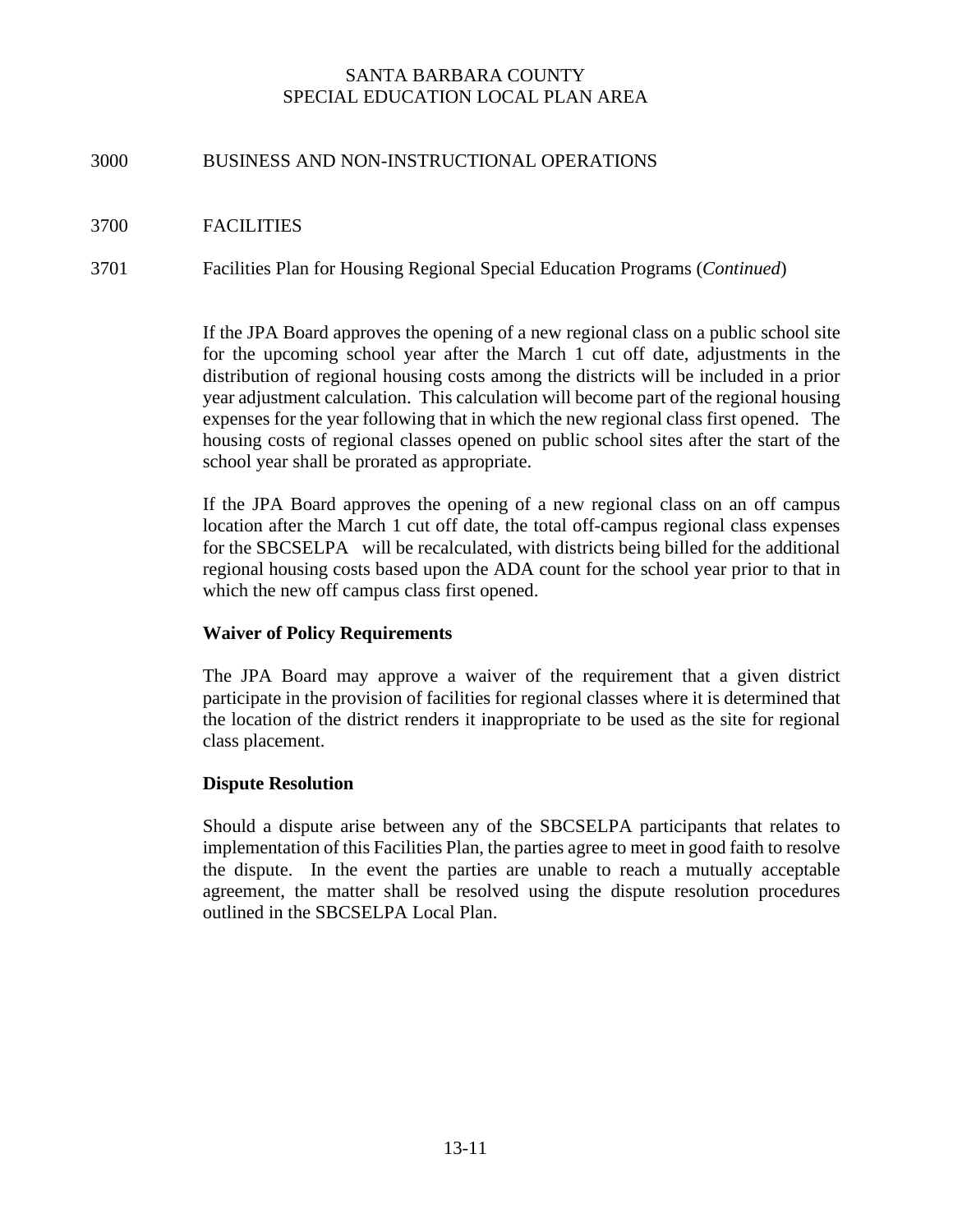## 3000 BUSINESS AND NON-INSTRUCTIONAL OPERATIONS

#### 3700 FACILITIES

3701 Facilities Plan for Housing Regional Special Education Programs (Continued)

Other issues that may arise regarding regional class housing not specifically addressed in this policy shall be dealt with on a case-by-case basis.

| DATE APPROVED:       | September 5, 1997   |
|----------------------|---------------------|
| <b>DATE REVISED:</b> | February 5, 1999    |
| <b>DATE REVISED:</b> | May 17, 1999        |
| <b>DATE REVISED:</b> | June 4, 1999        |
| <b>DATE REVISED:</b> | <u>May, 1, 2000</u> |
| <b>DATE REVISED:</b> | May 7, 2001         |
| <b>DATE REVISED:</b> | January 7, 2002     |
| <b>DATE REVISED:</b> | June 2, 2003        |
| <b>DATE REVISED:</b> | October 9, 2006     |
| <b>DATE REVISED:</b> | June 4, 2007        |
| <b>DATE REVISED:</b> | November 5, 2007    |
| <b>DATE REVISED:</b> | December 14, 2009   |
| <b>DATE REVISED:</b> | September 13, 2010  |
| <b>DATE REVISED:</b> | May 5, 2014         |
| <b>DATE REVISED:</b> | May 4, 2020         |
|                      |                     |

DATE APPROVED: September 5, 1997